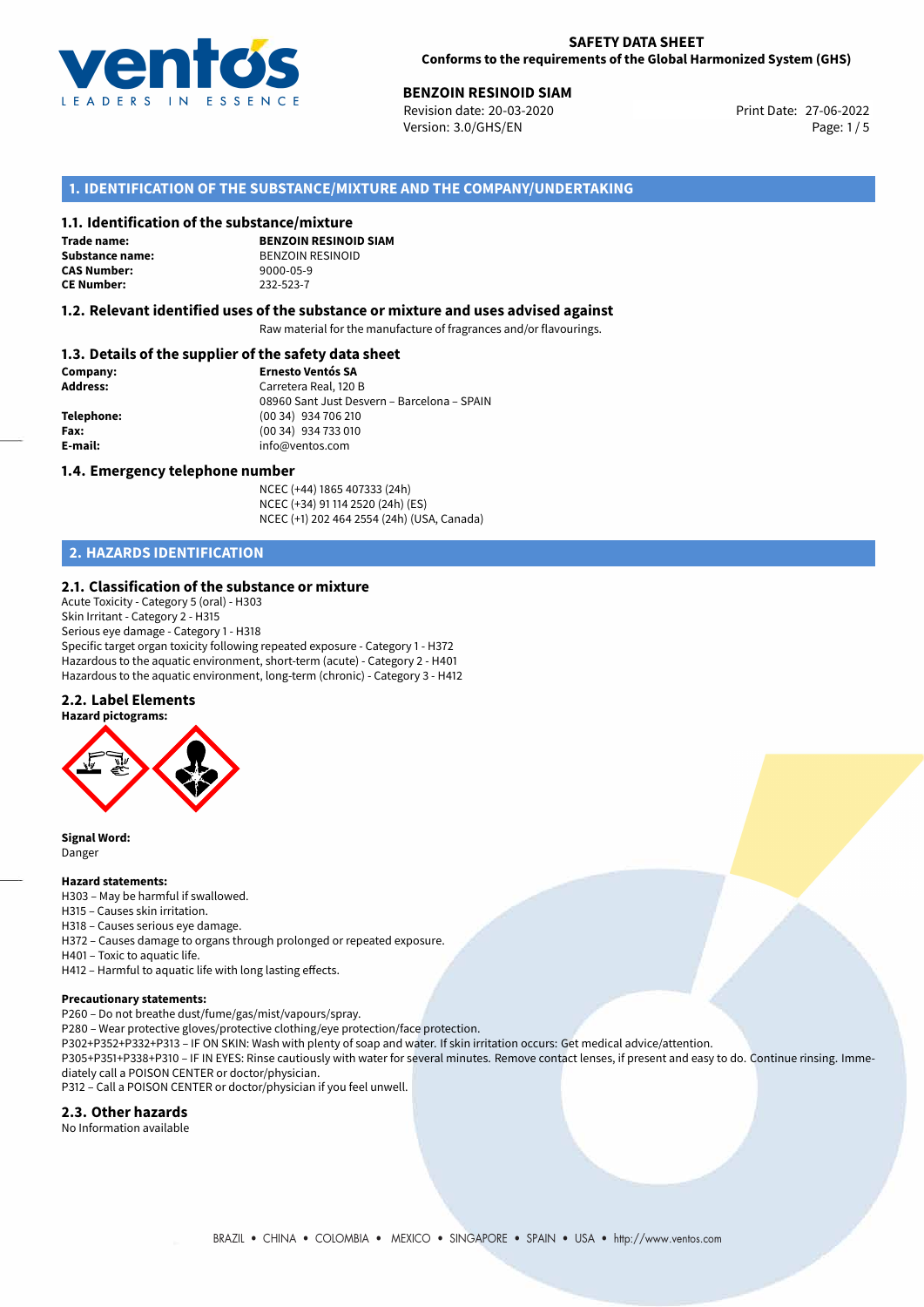

**BENZOIN RESINOID SIAM**<br>
Revision date: 20-03-2020 **Print Date: 27-06-2022** Version: 3.0/GHS/EN Page: 2 / 5

# **3. COMPOSITION/INFORMATION ON INGREDIENTS**

#### **3.1. Substances**

| Chemical name: | <b>BENZOIN RESINOID</b> |
|----------------|-------------------------|
| CAS number:    | 9000-05-9               |
| EC number:     | 232-523-7               |

#### **Hazardous constituents:**

| <b>Chemical Name</b>   | % (w/w)        | <b>CAS No</b><br><b>EC No</b> | <b>Classification according to GHS</b>                                                                                                                                                                                                                                                     |
|------------------------|----------------|-------------------------------|--------------------------------------------------------------------------------------------------------------------------------------------------------------------------------------------------------------------------------------------------------------------------------------------|
| <b>BENZOIC ACID</b>    | >50            | 65-85-0<br>200-618-2          | Acute Toxicity - Category 5 (oral) - H303<br>Skin Irritant - Category 2 - H315<br>Serious eye damage - Category 1 - H318<br>Specific target organ toxicity following repeated exposure - Category 1 - H372<br>Hazardous to the aquatic environment, short-term (acute) - Category 3 - H402 |
| <b>BENZYL BENZOATE</b> | $>10$ ; $<$ 25 | 120-51-4<br>204-402-9         | Acute Toxicity - Category 4 (oral) - H302<br>Acute Toxicity - Category 5 (dermal) - H313<br>Hazardous to the aquatic environment, short-term (acute) - Category 1 - H400<br>Hazardous to the aquatic environment, long-term (chronic) - Category 2 - H411                                  |
| VANILLIN               | $>1$ ; $<$ 10  | 121-33-5<br>204-465-2         | Acute Toxicity - Category 5 (oral) - H303<br>Eye Irritant - Category 2A - H319<br>Hazardous to the aquatic environment, short-term (acute) - Category 3 - H402                                                                                                                             |

[See the full text of the hazard statements in section 16.](#page-4-0)

# **3.2. Mixtures**

Not applicable.

# **4. FIRST-AID MEASURES**

### **4.1. Description of necessary first aid measures**

| Ingestion:                                                  | Rinse mouth with water.                                                                                               |  |
|-------------------------------------------------------------|-----------------------------------------------------------------------------------------------------------------------|--|
|                                                             | Obtain medical advice.                                                                                                |  |
|                                                             | Keep at rest. Do not induce vomiting.                                                                                 |  |
| Eye contact:                                                | In case of contact with eyes, rinse immediately with plenty of water for at least 15 minutes and seek medical advice. |  |
| Remove person to fresh air and keep at rest.<br>Inhalation: |                                                                                                                       |  |
|                                                             | Seek immediate medical advice.                                                                                        |  |
| Skin contact:                                               | Take off immediately all contaminated clothing.                                                                       |  |
|                                                             | Thoroughly wash affected skin with soap and water.                                                                    |  |
|                                                             | Seek medical attention if symptoms persist.                                                                           |  |
|                                                             |                                                                                                                       |  |

# **4.2. Most important symptoms and effects, both acute and delayed**

No information available.

# **4.3. Indication of any immediate medical attention and special treatment needed**

No information available.

# **5. FIRE-FIGHTING MEASURES**

# **5.1. Extinguishing Media**

Water spray, carbon dioxide, dry chemical powder or appropriate foam. For safety reasons do not use full water jet.

#### **5.2. Special hazards arising from the substance or mixture**

Known or Anticipated Hazardous Products of Combustion: Emits toxic fumes under fire conditions.

### **5.3. Advice for firefighters**

High temperatures can lead to high pressures inside closed containers. Avoid inhalation of vapors that are created. Use appropriate respiratory protection. Do not allow spillage of fire to be poured into drains or watercourses. Wear self-contained breathing apparatus and protective clothing.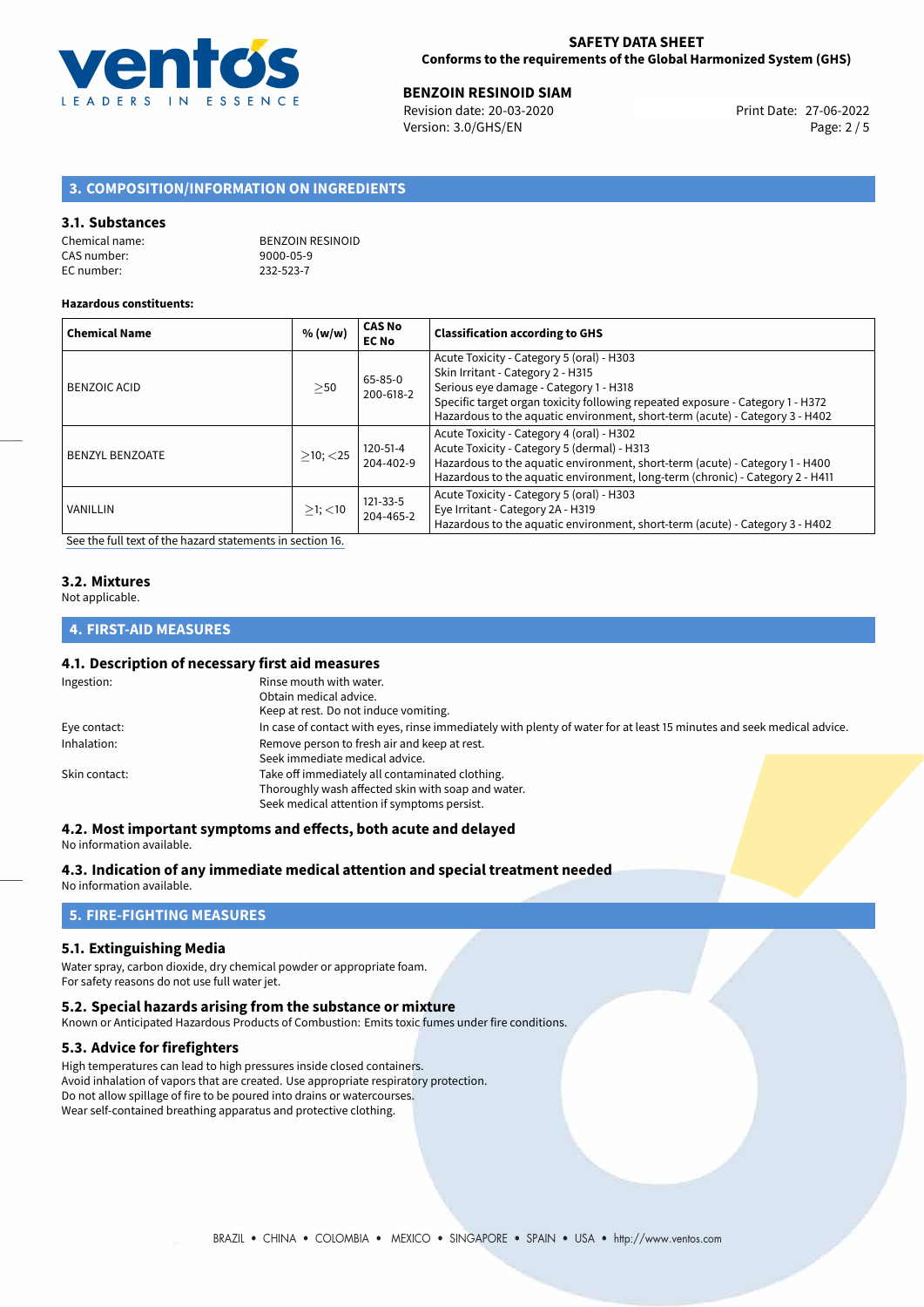

#### **SAFETY DATA SHEET Conforms to the requirements of the Global Harmonized System (GHS)**

**BENZOIN RESINOID SIAM**<br>
Revision date: 20-03-2020 **Print Date: 27-06-2022** Version: 3.0/GHS/EN Page: 3 / 5

# **6. ACCIDENTAL RELEASE MEASURES**

### **6.1. Personal precautions, protective equipment and emergency procedures**

Evacuate surronding areas. Ensure adequate ventilation. Keep unnecessary and unprotected personnel from entering. Do not breathe vapor/spray. Avoid contact with skin and eyes. Information regarding personal protective measures: see section 8.

#### **6.2. Environmental precautions**

To avoid possible contamination of the environment, do not discharge into any drains, surface waters or groundwaters.

#### **6.3. Methods and materials for containment and cleaning up**

Cover with an inert, inorganic, non-combustible absorbent material (e.g. dry-lime, sand, soda ash). Place in covered containers using non-sparking tools and transport outdoors. Avoid open flames or sources of ignition (e.g. pilot lights on gas hot water heater). Ventilate area and wash spill site after material pickup is complete.

#### **6.4. Reference to other sections**

Information regarding exposure controls, personal protection and disposal considerations can be found in sections 8 and 13.

# **7. HANDLING AND STORAGE**

#### **7.1. Precautions for safe handling**

Do not store or handle this material near food or drinking water. Do not smoke. Avoid contact with the eyes, skin and clothing. Wear protective clothing and use glasses. Observe the rules of safety and hygiene at work. Keep in the original container or an alternative made from a compatible material.

# **7.2. Conditions for safe storage, including any incompatibilities**

Store in tightly closed and preferably full containers in a cool, dry and ventilated area, protected from light. Keep away from sources of ignition (e.g. hot surfaces, sparks, flame and static discharges). Keep away from incompatible materials (see section 10).

#### **7.3. Specific end use(s)**

No information available.

### **8. EXPOSURE CONTROLS AND PERSONAL PROTECTION**

#### **8.1. Control parameters**

Components with occupational exposure limits: None known.

#### **8.2. Exposure controls**

Measures should be taken to prevent materials from being splashed into the body. Provide adequate ventilation, according to the conditions of use. Use a mechanical exhaust if required.

#### **8.3. Individual protection measures, such as personal protective equipment**

| Eye/Face protection:             | Chemical safety goggles are recommended. Wash contaminated goggles before reuse.                                                      |
|----------------------------------|---------------------------------------------------------------------------------------------------------------------------------------|
| Hand Protection:                 | Chemical-resistant gloves are recommended. Wash contaminated gloves before reuse.                                                     |
| Body protection:                 | Personal protective equipment for the body should be selected based on the task being performed and the risks<br>involved.            |
| <b>Respiratory Protection:</b>   | In case of insufficient ventilation, use suitable respiratory equipment.                                                              |
| Environmental exposure controls: | Emissions from ventilation or process equipment should be checked to ensure they comply with environmental<br>protection legislation. |
|                                  | In some cases, filters or engineering modifications to the process equipment will be necessary to reduce emissions to                 |
|                                  | acceptable levels.                                                                                                                    |

# **9. PHYSICAL AND CHEMICAL PROPERTIES**

#### **9.1. Information on basic physical and chemical properties**

| Appearance:                      | Solid           |
|----------------------------------|-----------------|
| Colour:                          | Confo           |
| Odour:                           | Confo           |
| Odour theshold:                  | Not d           |
| pH:                              | Not d           |
| Melting point/freezing point:    | Not d           |
| Boling point/boiling range (°C): | Not d           |
| Flash point:                     | $101^{\circ}$ C |
| Evaporation rate:                | Not d           |
|                                  |                 |

Conforms to standard Conforms to standard Not determined Not determined Not determined Not determined Not determined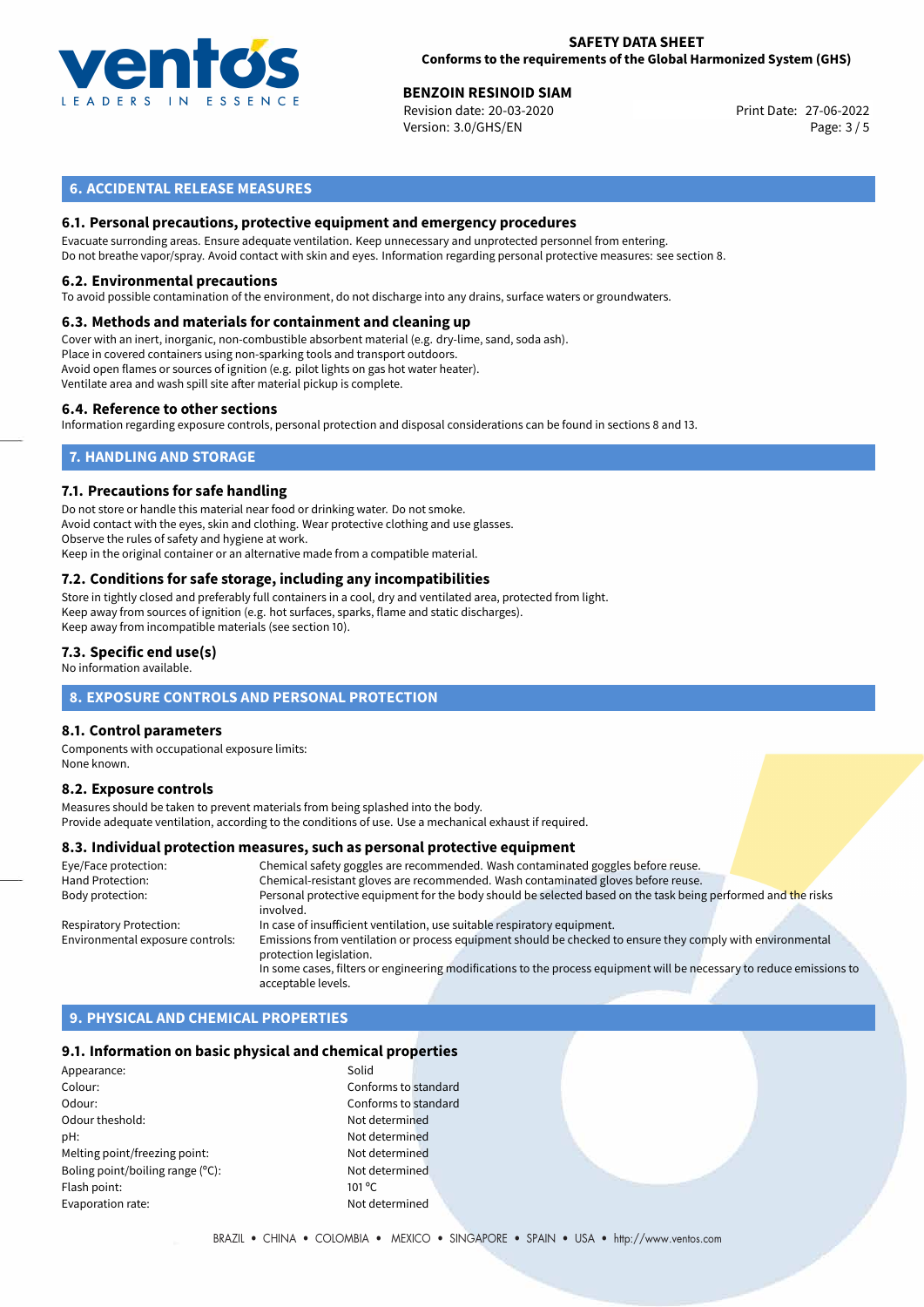

# **SAFETY DATA SHEET Conforms to the requirements of the Global Harmonized System (GHS)**

**BENZOIN RESINOID SIAM**<br>
Revision date: 20-03-2020 **Print Date: 27-06-2022** Version: 3.0/GHS/EN Page: 4 / 5

| Flammability:                          | Not determined        |
|----------------------------------------|-----------------------|
| Lower flammability/Explosive limit:    | Not determined        |
| Upper flammability/Explosive limit:    | Not determined        |
| Vapour pressure:                       | Not determined        |
| Vapour Density:                        | Not determined        |
| Density:                               | Not determined        |
| Relative density:                      | Not determined        |
| Water solubility:                      | <b>INSOLUBLE IN W</b> |
| Solubility in other solvents:          | SOLUBLE IN ETH        |
| Partition coefficient n-octanol/water: | Not determined        |
| Auto-ignition temperature:             | Not determined        |
| Decomposition temperature:             | Not determined        |
| Viscosity, dynamic:                    | Not determined        |
| Viscosity, kinematic:                  | Not determined        |
| Explosive properties:                  | Not determined        |
| Oxidising properties:                  | <b>NONE EXPECTED</b>  |

Not determined Not determined Not determined Not determined Not determined Not determined Not determined **INSOLUBLE IN WATER** SOLUBLE IN ETHANOL Not determined Not determined Not determined Not determined Not determined Not determined

# **10. STABILITY AND REACTIVITY**

#### **10.1. Reactivity**

No hazardous reactions if stored and handled as prescribed/indicated.

#### **10.2. Chemical stability**

The product is stable if stored and handled as prescribed/indicated.

#### **10.3. Possibility of hazardous reactions**

No hazardous reactions if stored and handled as prescribed/indicated.

#### **10.4. Conditions to Avoid**

Conditions to Avoid: Excessive heat, flame or other ignition sources.

#### **10.5. Incompatible materials**

Avoid contact with strong acids and bases and oxidizing agents.

#### **10.6. Hazardous decomposition products**

During combustion may form carbon monoxide and unidentified organic compounds.

# **11. TOXICOLOGICAL INFORMATION**

| <b>Acute toxicity</b>             | May be harmful if swallowed.                                              |  |  |
|-----------------------------------|---------------------------------------------------------------------------|--|--|
| <b>Skin corrosion/irritation</b>  | Causes skin irritation.                                                   |  |  |
| Serious eye damage/irritation     | Causes serious eye damage.                                                |  |  |
| Respiratory or skin sensitisation | Based on the data available, the criteria for classification are not met. |  |  |
| <b>Germ cell mutagenicity</b>     | Based on the data available, the criteria for classification are not met. |  |  |
| Carcinogenicity                   | Based on the data available, the criteria for classification are not met. |  |  |
| <b>Reproductive toxicity</b>      | Based on the data available, the criteria for classification are not met. |  |  |
| <b>STOT-single exposure</b>       | Based on the data available, the criteria for classification are not met. |  |  |
| <b>STOT-repeated exposure</b>     | Causes damage to organs through prolonged or repeated exposure.           |  |  |
| <b>Aspiration hazard</b>          | Based on the data available, the criteria for classification are not met. |  |  |

# **12. ECOLOGICAL INFORMATION**

#### **12.1. Toxicity**

**Assessment:** Toxic to aquatic life. Harmful to aquatic life with long lasting effects. **Experimental/calculated data:** No information available.

#### **12.2. Degradability**

No information available.

**12.3. Bioaccumulative potential**

No information available.